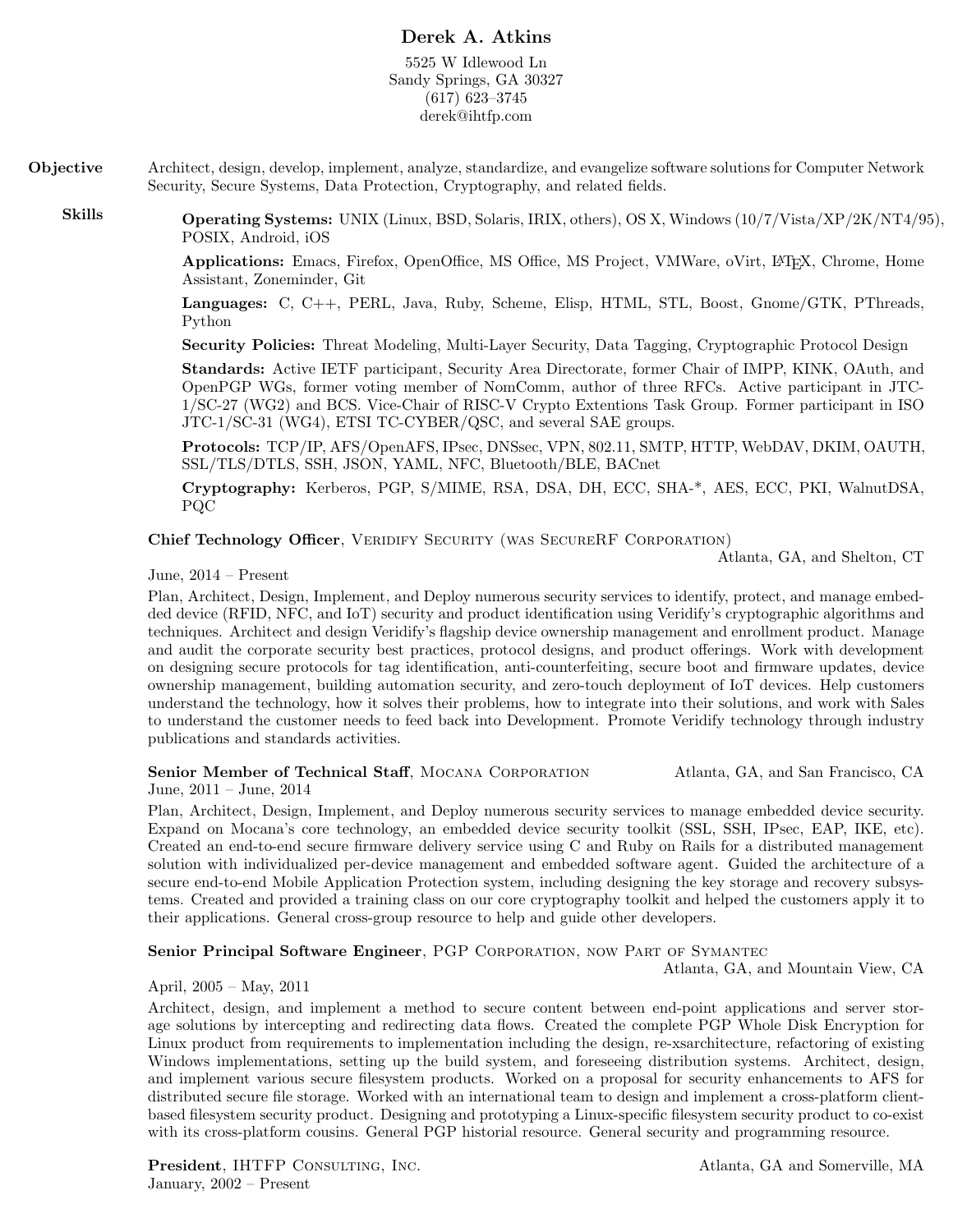tation, and instruction of secure systems. Performed protocol analysis, vulnerability assessment, threat analysis, security architecture, design, and implementation for various clients. Senior Research Scientist, TELCORDIA TECHNOLOGIES Somerville, MA and Morristown, NJ

Independent Consultant of Computer and Network Security, including analysis, architecture, design, implemen-

September 1998 – November 2001

Member of Network Security Research Group. Explored security technologies to protect telecommunications networks including Voice over IP Networks, Ethernet, and 802.11 Wireless LANs. Analyzed IPsec and DNSsec security protocols for performance, scaling, and usability. Explored multiple IP-VPN technologies, Remote Access approaches, Certificate Authorities (PKI), Security Policy Management, Credential and other Authentication systems, Mobile-IP and Wireless Security. General Lab Security Consultant, answering security questions for other projects and guiding co-workers when security-related issues arise. Telcordia was formerly known as Bellcore.

### Co-Founder, Chief Technology Officer, Arepa Inc (Into Networks) Cambridge, MA August 1997 – July 1998

Also acting Vice-President of Engineering. Built the company from two to eighteen people. Architected and designed the company's core technology DRM solution based soley upon the co-founder's original vision for a secure real-time click-and-play software distribution system. Hired and managed the engineering team to implement that solution. Created project roadmaps and project scheduling for future development, as well as acting as lead architect for current development. Additional responsibilities included inspecting potential competitor's products and looking for viable third-party solutions to augment our core technologies. Arepa was later renamed Into Networks.

## Member of Technical Staff, SUN MICROSYSTEMS Mountain View, CA and Chelmsford, MA

June 1995 – August 1997 Member of the Network Security Products Group. Projects included integrating Kerberos v5 into NFSv3, integrating GSS-API into Solaris (user and kernel), PGP 3.0/5.0 (I wrote more than half of the core program), BSAFE integration, Secure Dynamic DNS Update (in Java), as well as analyzing numerous security solutions and architectures. I also acted as the group cryptographer, answering general questions about cryptographic algorithms and protocols.

Programmer, MIT INFORMATION SYSTEMS CAMBRIDGE CAMBRIDGE, MA

Summer 1994

Ported AFS, the Andrew File System, to Linux. Integrated the required changes into the Linux VFS and Networking layers to support the AFS kernel module.

**Programmer**, OPENVISION, SECURITY UNIT CAMBRIDGE, MA Summer 1993

Researched a Kerberos-based authorization system. Started an implementation of GSSAPI.

| Undergraduate Research Assistant, MIT MEDIA LABORATORY | Cambridge, MA |
|--------------------------------------------------------|---------------|
| 1989 – 1993                                            |               |

Hardware and software developer for the Speech Research Group. Designed and implemented the power and communication network for an Olivetti Active Badge IR sensor network. Wrote C code to monitor and react to the active badge network. Designed and implemented an analog voice computer interface with a Sun/SPARC and MC6811 Microcontroller.

**Intern**, BELL COMMUNICATIONS RESEARCH MOTION MOTION MOTION MOTION, NJ Summer 1992

Designed a Privacy-Enhanced Mail system on top of RSA TIPEM library. Installed Athena system components for lab usage. Contributed to the lab's network security systems.

Intern, Sun Microsystems Mountain View, CA

Summer 1991

Designed hardware and software to help debug a new board and two first-run Silicon chips for the new Sun Workstations for ISDN and high quality audio. Worked with AT&T Concentration Highway (CHI) and Sun SBus interfaces. Contributed to group discussions and meetings of the project group.

# Achievements Internet Engineering Task Force (IETF), 1992 – Present

Member of the Security Area Directorate. Chair of the OAUTH Working Group. Former Chairman of the OpenPGP, Kerberized Internet Negotiation of Keys, and the Instant Messaging and Presence Protocol working groups. Member of the IETF Nominations Committee, 2007. Former member of the DNS Directorate. Author of RFC 1991, the PGP 2.x format, RFC 3862, Common Presence and Instant Messaging (CPIM): Message Format, and RFC 3833, Threat Analysis of the Domain Name System.

# PacketCable Security Focus Group, 1998 – 2005

Member in the PacketCable Voice over IP (VoIP) Security Focus group, standardizing on VoIP security for Telephony over CATV. PacketCable is a project sponsored by CableLabs of Englewood, CO.